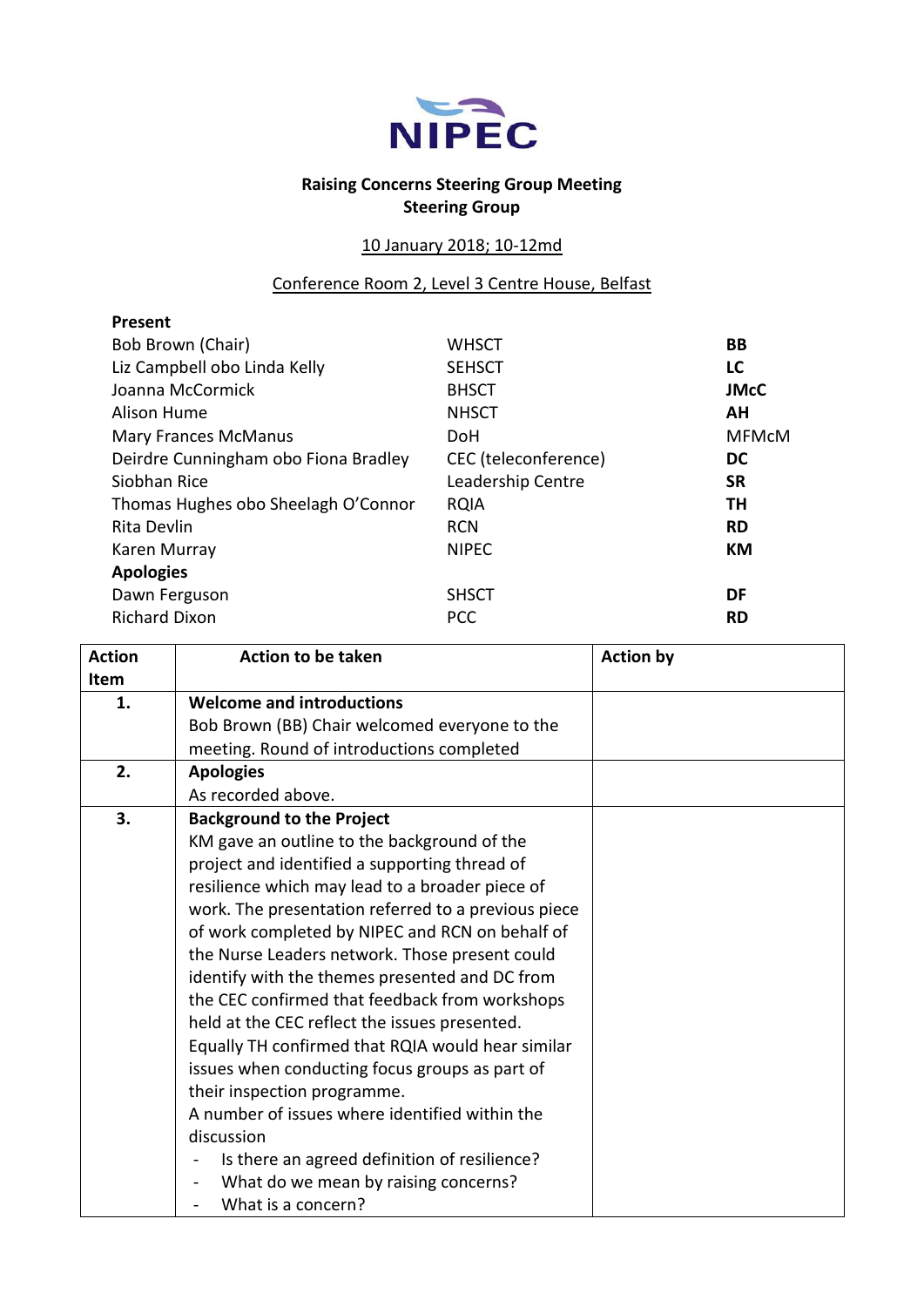|    | Current context of service and the risk of                         |                                |
|----|--------------------------------------------------------------------|--------------------------------|
|    | accepting the norm                                                 |                                |
|    | Professional responsibility to raise concerns<br>$\blacksquare$    |                                |
|    | Acknowledgement that this is an emotive topic<br>$\blacksquare$    |                                |
|    | Acceptance that the context hasn't changed<br>$\blacksquare$       |                                |
|    | since the NLN report, if anything things are as                    |                                |
|    | bad if not worse.                                                  |                                |
|    | Nurses and midwives should be the eyes and                         |                                |
|    | ears of the organisation                                           |                                |
| 4. | Project plan (for discussion, development and                      |                                |
|    | agreement)                                                         |                                |
|    | KM presented each section from the PID.                            |                                |
|    | • Aim and Objectives                                               |                                |
|    | The aim was reworded and a number of objectives                    | <b>KM to update PID and</b>    |
|    | were revised.                                                      | recirculate for comment        |
|    | • Timeframe                                                        |                                |
|    | Timeframe for the first phase of the project will be               | <b>Members to review</b>       |
|    |                                                                    | workplan and provide           |
|    | 6 months; project plan identified but will need<br>further review. | comment                        |
|    |                                                                    |                                |
|    | • Membership                                                       |                                |
|    | Additional members identified and nominations                      |                                |
|    | will be sought prior to the next meeting.                          |                                |
|    | • Terms of Reference                                               |                                |
|    | Identified but will need further review                            | <b>Members to review Terms</b> |
|    |                                                                    | of Reference and provide       |
|    |                                                                    | comment                        |
|    |                                                                    |                                |
| 5. | Next steps (for discussion and agreement)                          |                                |
|    |                                                                    |                                |
|    | <b>Update PID</b>                                                  |                                |
|    |                                                                    |                                |
|    |                                                                    | KM                             |
|    |                                                                    |                                |
|    | Literature search and update literature review                     | <b>RD &amp; KM</b>             |
|    |                                                                    | <b>RD &amp; KM &amp; SR</b>    |
|    | Further scoping of issues/ survey                                  |                                |
|    |                                                                    |                                |
|    | Scoping of 8A job description (determine if work is                | AH & KM                        |
|    | currently being completed)                                         |                                |
|    |                                                                    |                                |
|    | Check with Ex Directors if they are content with the               | <b>BB</b>                      |
|    | focus of the work                                                  |                                |
|    |                                                                    |                                |
| 6. | Dates and times of future meetings                                 |                                |
|    | Wednesday 7 March 2018 at 2.00pm venue NIPEC                       |                                |
|    | Monday 9 April 2018 at 2.00pm venue NIPEC                          |                                |
|    |                                                                    |                                |
|    | Monday 11 June 2018 at 2.00pm venue NIPEC                          |                                |
|    |                                                                    |                                |